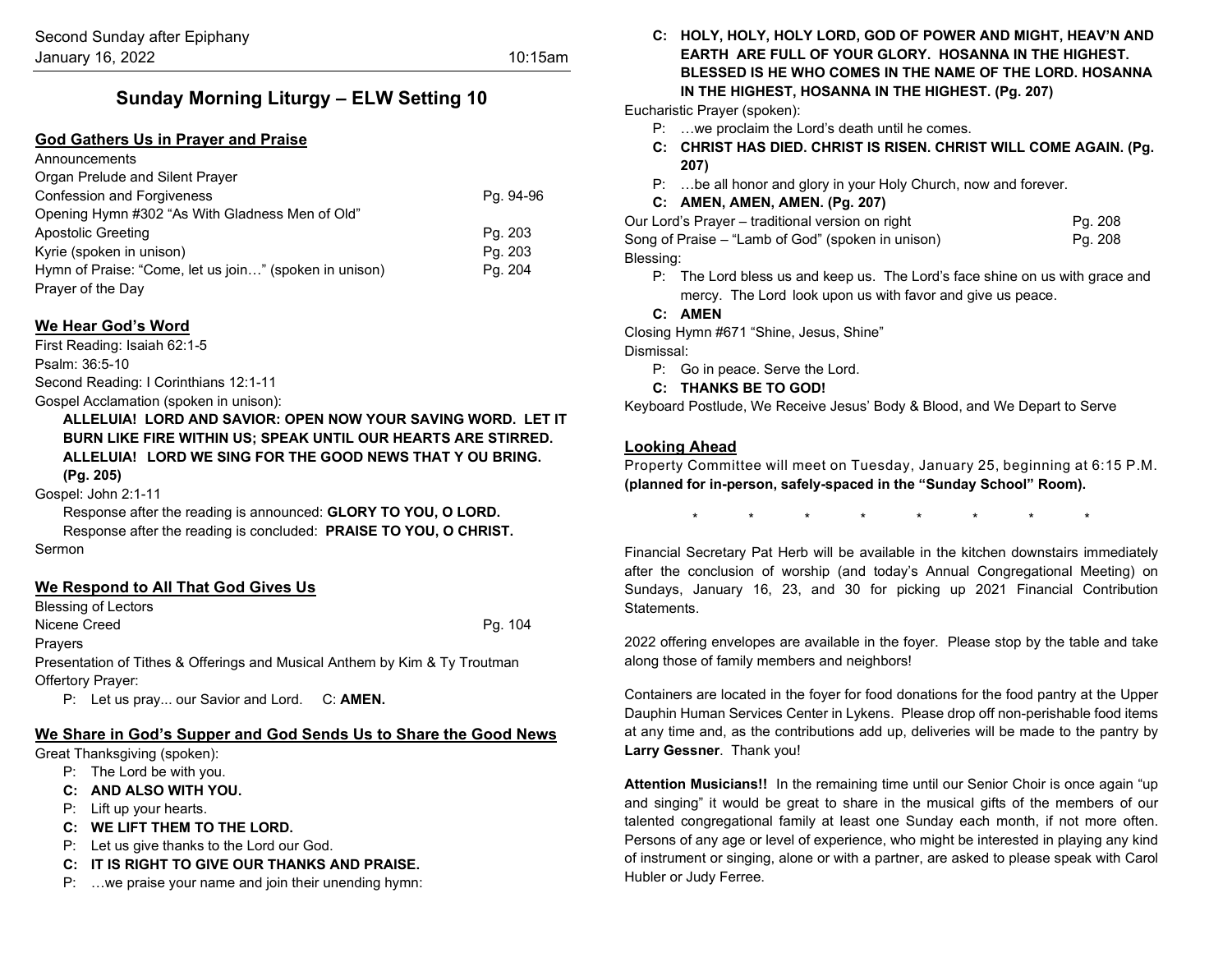# **Saint John's Evangelical Lutheran Church**

**Berrysburg, PA 717-362-9519**

#### **[stjohnhillchurch@frontier.com](mailto:stjohnhillchurch@frontier.com) | [www.stjohnhillchurch.org](http://www.stjohnhillchurch.org/)**

# **Our Mission**

*St. John congregation, responding to the call of the Holy Spirit through the Gospel, unites together to preach and teach the Word, administer the sacraments, and carry out God's mission. With God's guidance and grace, we strive to boldly proclaim by word and action the reconciling Gospel of Jesus: Working together for justice and peace, and caring for those in need in our community and world. We invite everyone to join us wherever you are on your faith journey.*

*Adopted December 8, 2013*

# **Serving Today**

| James Watson          | Leader                    |
|-----------------------|---------------------------|
| Laurie Little         | Young Christians Minister |
| Judy Ferree           | Organist                  |
| Youth of Congregation | Lectors                   |
| Roy Henry             | <b>Council President</b>  |

For the month of January, our *Celebrate* lectionary bulletin inserts, our support of *Tree 4 Hope*, and our support of one pastor for one month in the Konde Diocese of the Evangelical Lutheran Church in Tanzania are all sponsored by Roy and Rachel Henry for our many blessings throughout the year.

Welcome to all who are worshipping with us this morning. If you are a visitor, please sign our guest book in the foyer. As we celebrate our Lord's Supper, we welcome to our table all baptized Christians who have received the sacrament in their home congregations. All persons who do not yet commune are invited to come forward to receive a blessing. Please worship with us again and join in other congregational family activities!

### **Today, Sunday, January 16**

- 9am Adult Bible Study (On Zoom)
- 9am SONDay Celebration (In-Person) Masking and safe distancing are required for everyone present – both adults and young persons – to do our best to protect our (unvaccinated per current guidelines) younger congregational family members!
- 9am Confirmation Class (In-Person)
- 9am Youth Group Bible Time (In-Person)
- 10:15am Worship, Including Recognition and Blessing of Our Lectors and Celebration Time with Miss Laurie for Young Persons In-Person (In-Person and On Zoom) – Masking is required for everyone who is not yet fully vaccinated, as our area continues to remain at the highest level of virus transmission.
- 11:15am Part Two of our Annual Congregational Meeting (In-Person and on Zoom) – We will review reports of our ministry during 2021 and conduct such other business as may properly come before the meeting. Voting members of the congregation – those confirmed members who have communed and contributed during 2020 or 2021 – are especially needed to attend this brief, but important, meeting.

*This morning, we ask God's blessing on all the persons who do the important work each week of sharing the Word of God from the Bible with us in worship. The following are the persons who lead this ministry each month, while often sharing it with others at their discretion:* 

| January   | Reyann Cheatham         |
|-----------|-------------------------|
| February  | <b>Barry Williard</b>   |
| March     | Cheatham                |
| April     | Donald Deibler          |
| May       | Amy Gehring             |
| June      | Joshua Paul             |
| July      | Carl Baumgardner        |
| August    | Gary & Terri Daniels    |
| September | Vincent Lamenza         |
| October   | Jamie Doyle             |
| November  | The Henry Family        |
| December  | <b>Matthew Williard</b> |

#### **Monday, January 17**

#### *Pastor Tom Taking Monthly Extra Day Off – No Office Hours Planned*

7pm Upper Dauphin Conference Cabinet Meeting at St. John *(a big thank you to Fay Nichols, who will be hosting the meeting in Pastor Tom's absence!)*

#### **Tuesday, January 18**

8am-12pm Pastor Tom's Office Hours

6:15pm Worship & Music Committee Meeting

#### **Wednesday, January 19**

8am-12pm Pastor Tom's Office Hours

- 6:30pm Midweek Bible Study (on Zoom)
- 7pm Weekly Congregational Family Time of Prayer 1. for All Educators/ Students/Families and 2. for Our Health Professionals *(Please make use of the list of health care professionals at the end of this bulletin information, taking a few minutes to lift each person up to God by name. To add names to the list, please contact Pastor Tom with their information.)*

#### **Thursday, January 20**

8am-12pm Pastor Tom's Office Hours

#### **Friday, January 21**

8-9:30am Pastor Tom's Office Hours

#### **Saturday, January 22**

Pastor Tom's Weekly Day Off